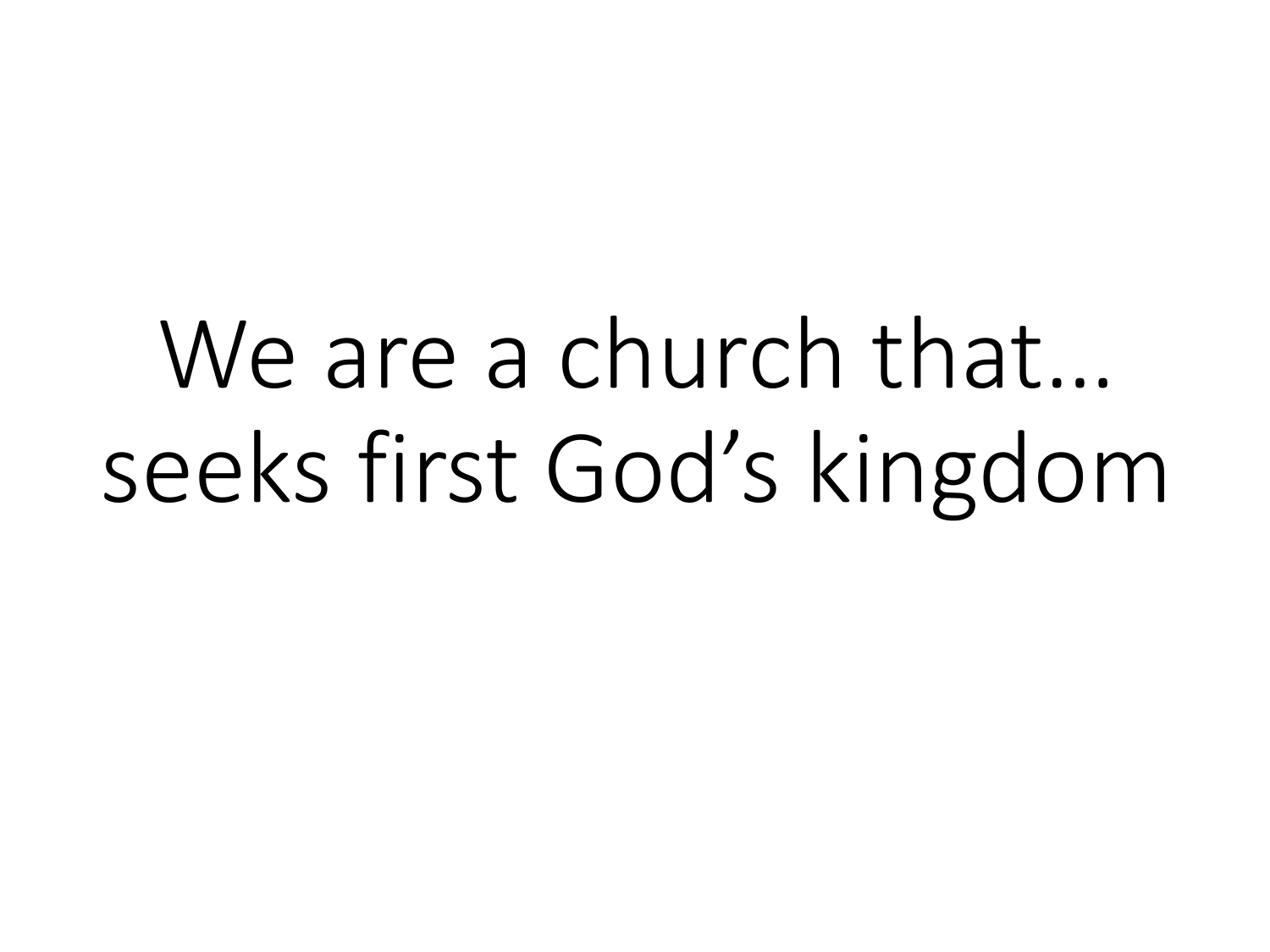#### Do Not Worry

"Therefore I tell you, do not worry about your life, what you will eat or drink; or about your body, what you will wear. Is not life more than food, and the body more than clothes? Look at the birds of the air; they do not sow or reap or store away in barns, and yet your heavenly Father feeds them. Are you not much more valuable than they? Can any one of you by worrying add a single hour to your  $life$ [e]?

"And why do you worry about clothes? See how the flowers of the field grow. They do not labour or spin. Yet I tell you that not even Solomon in all his splendour was dressed like one of these. If that is how God clothes the grass of the field, which is here today and tomorrow is thrown into the fire, will he not much more clothe you—you of little faith? So do not worry, saying, 'What shall we eat?' or 'What shall we drink?' or 'What shall we wear?' For the pagans run after all these things, and your heavenly Father knows that you need them. **But seek first his kingdom and his righteousness, and all these things will be given to you as well**. Therefore do not worry about tomorrow, for tomorrow will worry about itself. Each day has enough trouble of its own.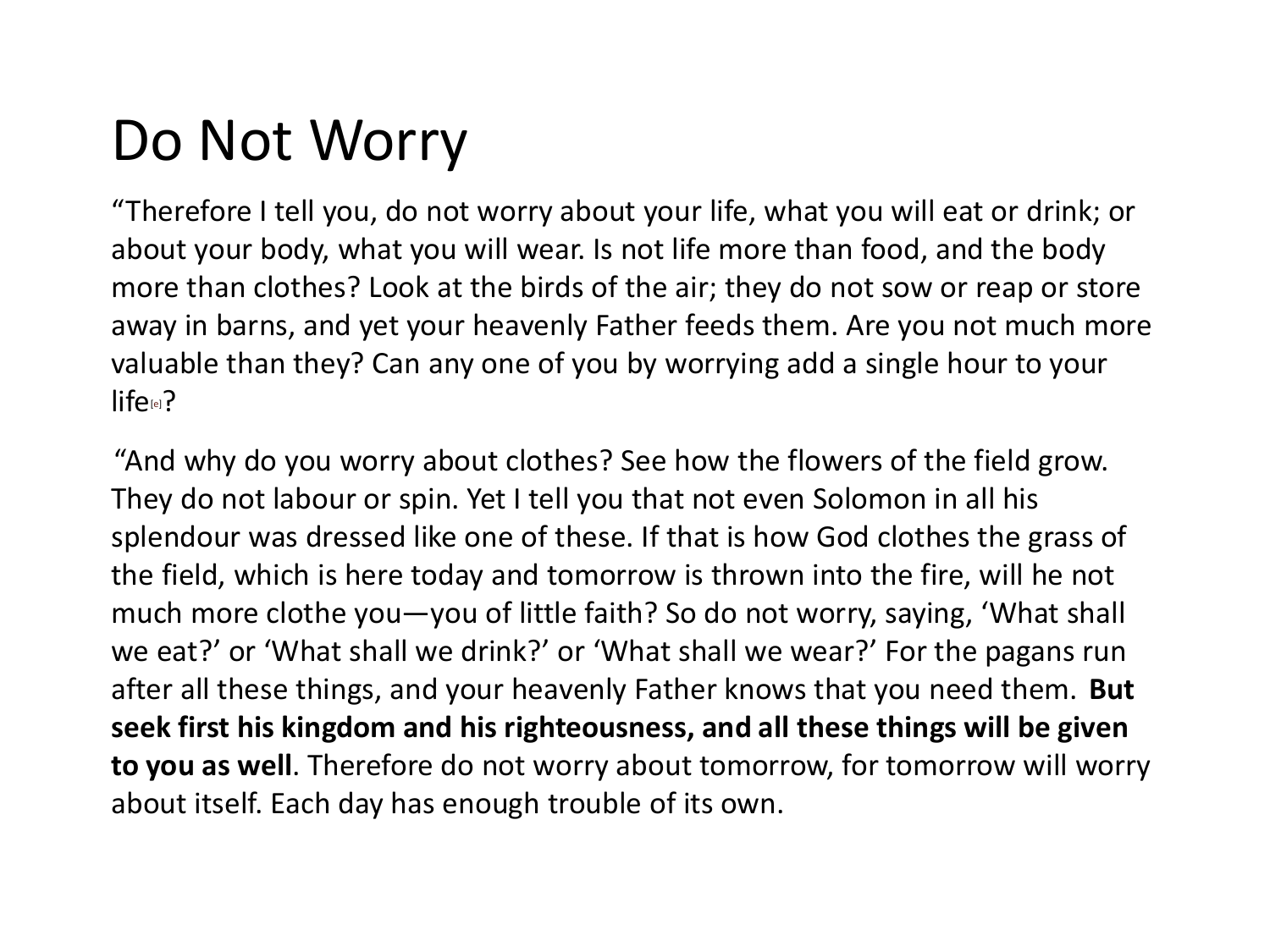#### We are a church:

- That prays
- That looks for what God is doing
- That knows our Original Design
- That goes into deep waters
- That loves God's presence
- That is Christ-centred
- That seeks first God's kingdom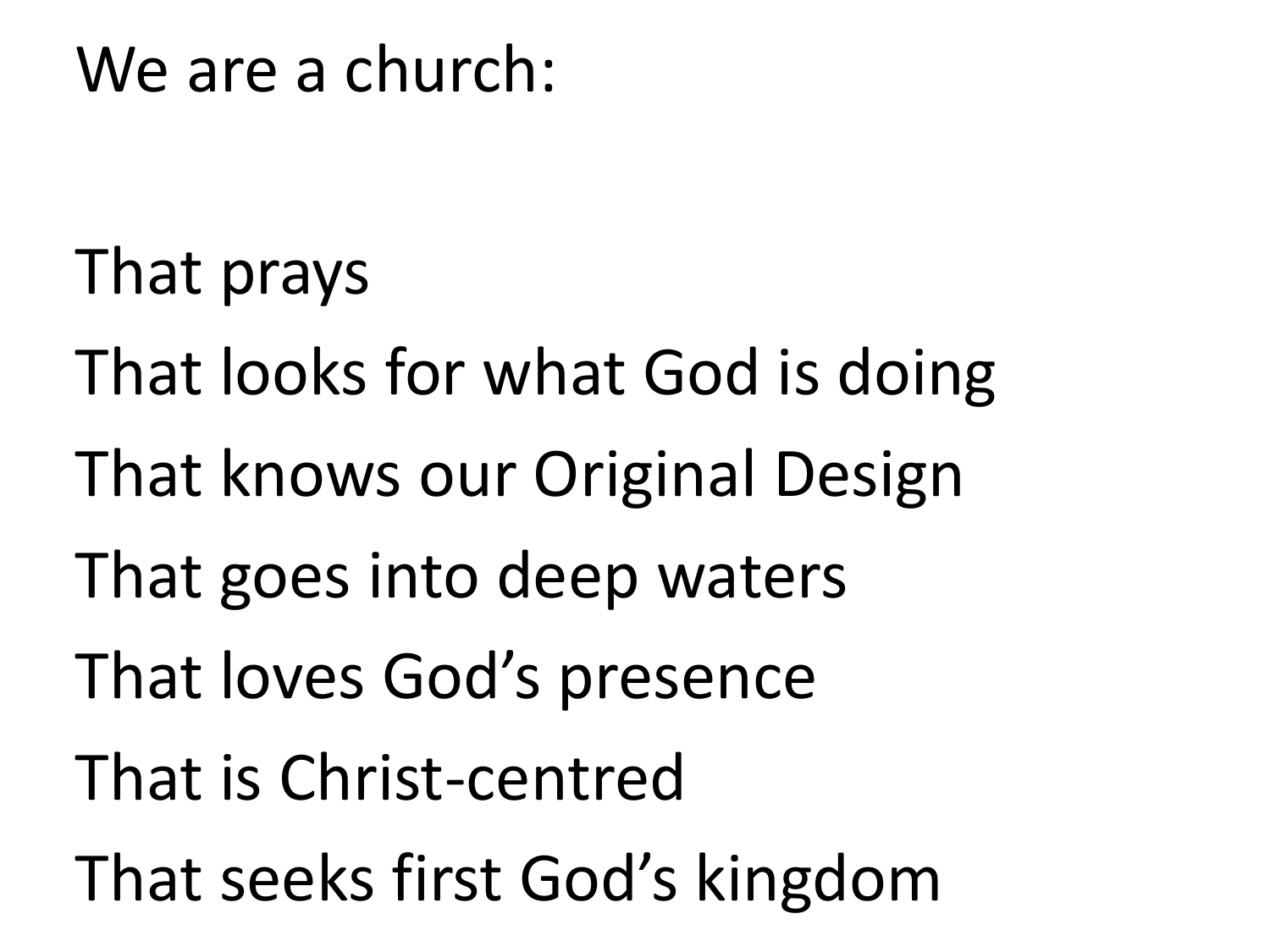### People

#### Place

## Destiny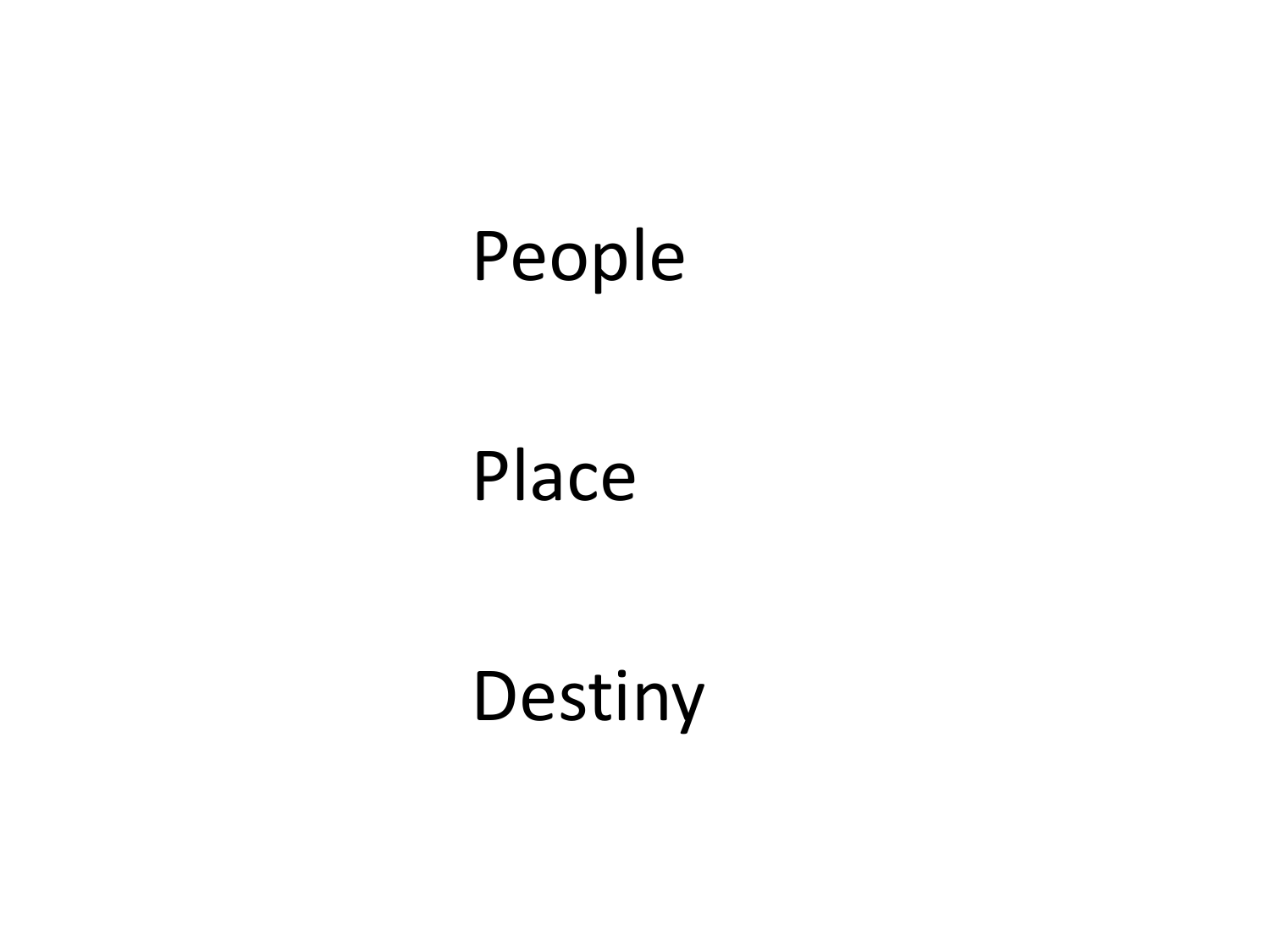Who / what do we assign worth to? Who / what are we willing to look foolish for? Who / what do we pay a price for? Who / what do we organise our time around? Who / what pre-occupies our thoughts? Who / what do we go to to find love, joy, peace? Who / what triggers hopelessness or despair?